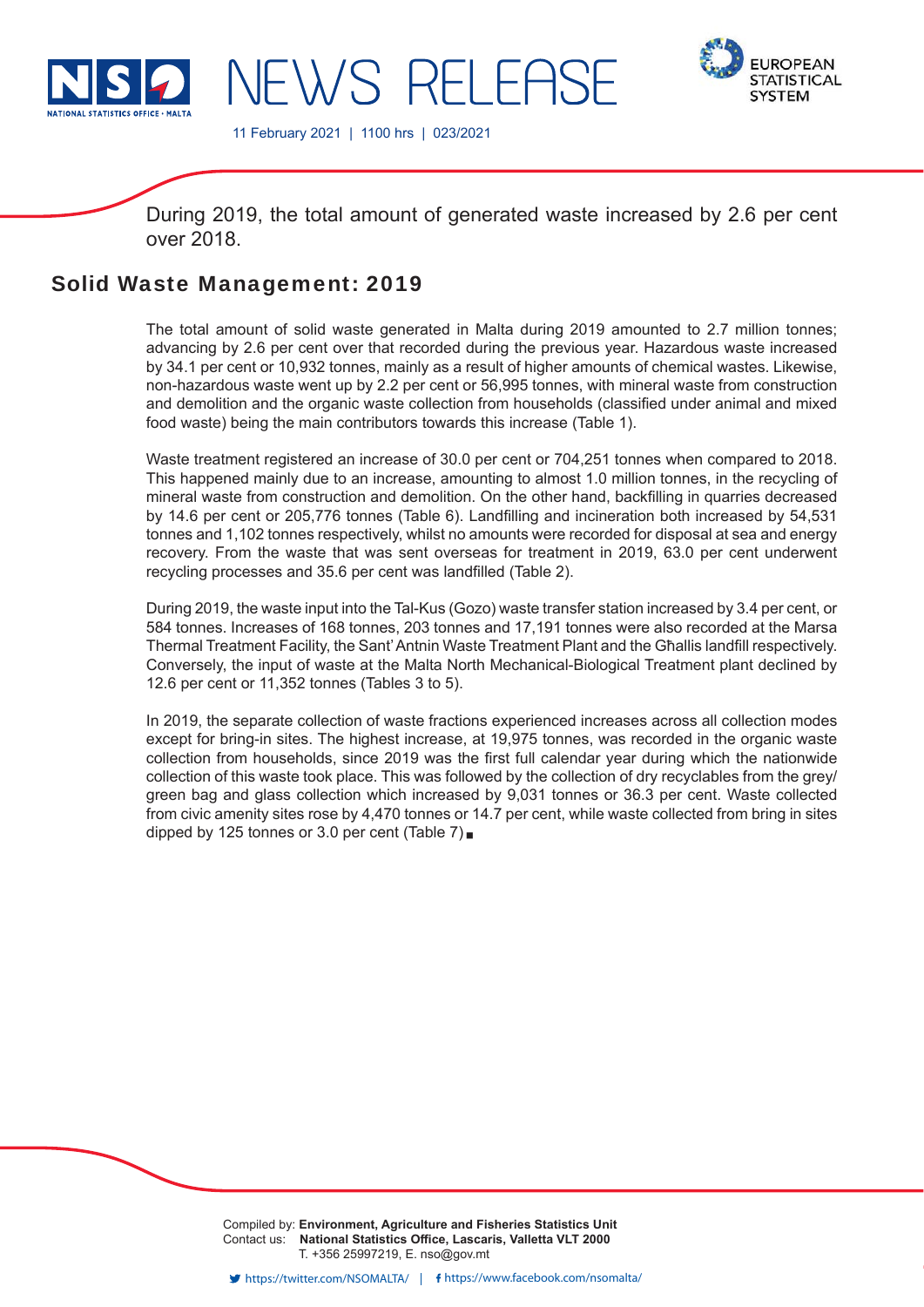|  |  |  | Table 1. Waste generation by year and category |  |  |  |  |
|--|--|--|------------------------------------------------|--|--|--|--|
|--|--|--|------------------------------------------------|--|--|--|--|

|                      | <b>Waste category</b>                                     |                              |                          |                   |              |                          |              |
|----------------------|-----------------------------------------------------------|------------------------------|--------------------------|-------------------|--------------|--------------------------|--------------|
| <b>EWC-Stat code</b> | <b>Description</b>                                        | Hazardous /<br>Non-hazardous | 2015 <sup>3</sup>        | 2016 <sup>3</sup> | 2017         | 2018 <sup>3</sup>        | 2019         |
| 1.1                  | Spent solvents                                            | <b>HAZ</b>                   | 1,448                    | 1,294             | 2,049        | 1,708                    | 1,305        |
| 1.2                  | Acid, alkaline or saline wastes                           | <b>NHAZ</b>                  |                          | 14                | 33           | 3                        |              |
| 1.2                  | Acid, alkaline or saline wastes                           | <b>HAZ</b>                   | $\mathbf 0$              | 67                | $\mathbf 0$  | 16                       | 51           |
| 1.3                  | Used oils                                                 | <b>HAZ</b>                   | 727                      | 286               | 209          | 826                      | 356          |
| 1.4, 2, 3.1          | Chemical wastes                                           | <b>NHAZ</b>                  | 672                      | 634               | 573          | 537                      | 699          |
| 1.4, 2, 3.1          | Chemical wastes                                           | <b>HAZ</b>                   | 20,880                   | 20,562            | 14,428       | 6,434                    | 16,511       |
| 3.2                  | Industrial effluent sludges                               | <b>NHAZ</b>                  |                          | 0                 | 1            | $\mathbf 0$              | $\mathbf{0}$ |
| 3.2                  | Industrial effluent sludges                               | <b>HAZ</b>                   | 31                       | 174               | 695          | 2,341                    | 1,282        |
| 3.3                  | Sludges & liquid wastes from waste treatment <sup>1</sup> | <b>NHAZ</b>                  | 2,798                    | 7,118             | 9,516        | 9,931                    | 11,402       |
| 5                    | Health care and biological wastes                         | <b>NHAZ</b>                  |                          | 3                 |              |                          |              |
| 5                    | Health care and biological wastes                         | <b>HAZ</b>                   | 362                      | 402               | 416          | 448                      | 457          |
| 6.1                  | Metallic wastes, ferrous                                  | <b>NHAZ</b>                  | 27,921                   | 25,017            | 11,333       | 33,754                   | 39,878       |
| 6.2                  | Metallic wastes, non-ferrous                              | <b>NHAZ</b>                  | 3,794                    | 3,053             | 14,068       | 4,057                    | 4,091        |
| 6.3                  | Metallic wastes, mixed                                    | <b>NHAZ</b>                  | 10,659                   | 2,370             | 17,590       | 1,460                    | 1,501        |
| 7.1                  | Glass wastes                                              | <b>NHAZ</b>                  | 4,277                    | 7,210             | 6,229        | 7,884                    | 8,709        |
| 7.2                  | Paper and cardboard wastes                                | <b>NHAZ</b>                  | 19,082                   | 18,927            | 18,651       | 14,469                   | 20,924       |
| 7.3                  | <b>Rubber wastes</b>                                      | <b>NHAZ</b>                  | 2,975                    | 2,492             | 3,009        | 2,461                    | 2,326        |
| 7.4                  | Plastic wastes                                            | <b>NHAZ</b>                  | 3,160                    | 8,657             | 7,618        | 7,201                    | 9,167        |
| 7.5                  | Wood wastes                                               | <b>NHAZ</b>                  | 15,172                   | 10,097            | 8,339        | 9,738                    | 9,927        |
| 7.6                  | Textile wastes                                            | <b>NHAZ</b>                  | 145                      | 568               | 980          | 1,195                    | 1,822        |
| 7.7                  | Waste containing PCB                                      | HAZ                          | $\overline{\phantom{a}}$ |                   | $\mathbf{1}$ | $\overline{\phantom{a}}$ | 8            |
| 8 (excl. 8.1, 8.41)  | Discarded equipment                                       | <b>NHAZ</b>                  | 224                      | 245               | 574          | 616                      | 1,030        |
| 8 (excl. 8.1, 8.41)  | Discarded equipment                                       | HAZ                          | 1,564                    | 2,330             | 3,517        | 3,447                    | 2,878        |
| 8.1                  | <b>Discarded vehicles</b>                                 | <b>HAZ</b>                   | 15,472                   | 104,844           | 21,001       | 13,945                   | 14,511       |
| 8.41                 | Batteries and accumulators wastes                         | <b>NHAZ</b>                  | $\blacksquare$           | 14                | 27           | 29                       | 147          |
| 8.41                 | Batteries and accumulators wastes                         | <b>HAZ</b>                   | 2,066                    | 991               | 1,843        | 1,821                    | 1,816        |
| 9.1                  | Animal and mixed food waste                               | <b>NHAZ</b>                  | 5,879                    | 7,116             | 8,376        | 13,160                   | 33,375       |
| 9.2                  | Vegetal wastes                                            | <b>NHAZ</b>                  | 6,866                    | 4,608             | 4,355        | 5,089                    | 6,633        |
| 9.3                  | Animal faeces, urine and manure                           | <b>NHAZ</b>                  | 1,540                    | 8,926             | 8,147        | 9,954                    | 10,606       |
| 10.1                 | Household and similar wastes                              | <b>NHAZ</b>                  | 218,505                  | 223,524           | 244,729      | 245,718                  | 235,288      |
| 10.2                 | Mixed and undifferentiated materials                      | <b>NHAZ</b>                  | 14,755                   | 17,297            | 20,708       | 24,011                   | 31,748       |
| 10.2                 | Mixed and undifferentiated materials                      | HAZ                          | $\overline{4}$           | 3                 | 12           | 52                       | 71           |
| 10.3                 | Sorting residues <sup>1</sup>                             | <b>NHAZ</b>                  | 42,374                   | 88,433            | 94,341       | 98,674                   | 108,174      |
| 10.3                 | Sorting residues <sup>1</sup>                             | HAZ                          |                          |                   |              |                          | 2,817        |
| 11                   | Common sludges                                            | <b>NHAZ</b>                  | 32,653                   | 38,669            | 36,609       | 30,753                   | 33,800       |

tonnes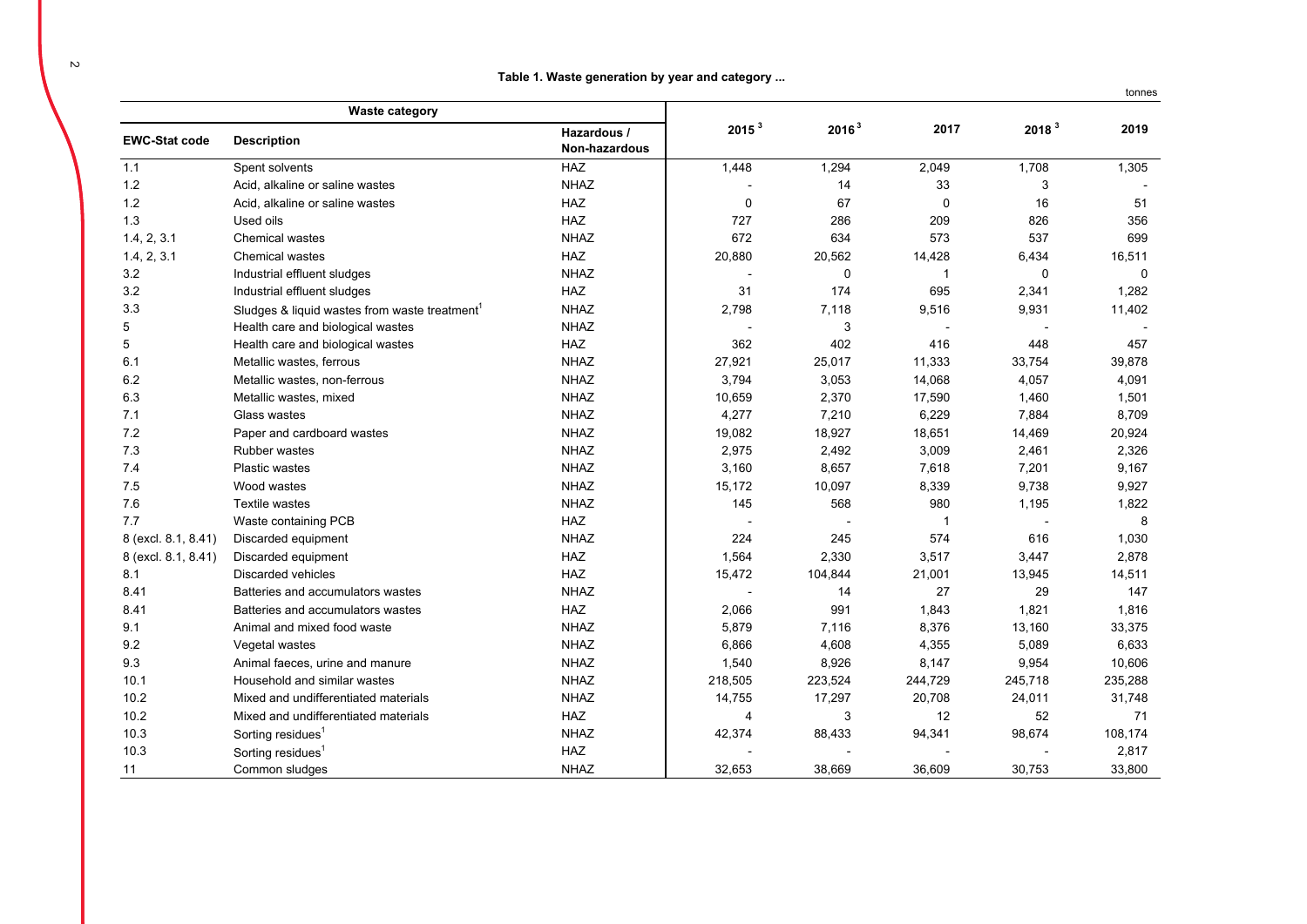|                               |                                                           |               |                   |                          |                |                   | tonnes    |
|-------------------------------|-----------------------------------------------------------|---------------|-------------------|--------------------------|----------------|-------------------|-----------|
|                               | <b>Waste category</b>                                     |               |                   |                          |                |                   | 2019      |
| <b>EWC-Stat code</b>          | <b>Description</b>                                        | Hazardous /   | 2015 <sup>3</sup> | 2016 <sup>3</sup>        | 2017           | 2018 <sup>3</sup> |           |
|                               |                                                           | Non-hazardous |                   |                          |                |                   |           |
| 12.1                          | Mineral waste from construction & demolition <sup>2</sup> | <b>NHAZ</b>   | 1,300,566         | 1,296,533                | 1,678,471      | 1,877,525         | 1,999,833 |
| 12.1                          | Mineral waste from construction & demolition <sup>2</sup> | HAZ           |                   | 0                        | $\overline{2}$ | 0                 | 0         |
| 12.2, 12.3, 12.5              | Other mineral wastes <sup>2</sup>                         | <b>NHAZ</b>   | 51,513            | 57,741                   | 37,941         | 40,581            | 43,959    |
| 12.2, 12.3, 12.5              | Other mineral wastes <sup>2</sup>                         | <b>HAZ</b>    | 6,135             | 349                      | 3,217          | 559               | 627       |
| 12.4                          | <b>Combustion wastes</b>                                  | <b>NHAZ</b>   |                   |                          |                |                   | 57        |
| 12.4                          | <b>Combustion wastes</b>                                  | <b>HAZ</b>    | 498               | 2,581                    | 914            | 134               |           |
| 12.6                          | Soils <sup>2</sup>                                        | <b>NHAZ</b>   | 33,823            | 16,179                   | 447            | 44                | 25        |
| 12.6                          | Soils <sup>2</sup>                                        | <b>HAZ</b>    |                   | $\overline{\phantom{0}}$ |                | 21                |           |
| 12.7                          | Dredging spoils <sup>2</sup>                              | <b>NHAZ</b>   | 77,781            | $\blacksquare$           | 439,298        | 120,000           | 702       |
| 12.8, 13                      | Mineral waste from waste treatment & stabilised waste     | <b>NHAZ</b>   | 333               | 338                      | 332            | 310               | 329       |
| 12.8, 13                      | Mineral waste from waste treatment & stabilised waste     | <b>HAZ</b>    | 390               | 244                      | 193            | 274               | 267       |
| <b>Total hazardous</b>        |                                                           |               | 49,579            | 134,128                  | 48,497         | 32,025            | 42,957    |
| <b>Total non-hazardous</b>    |                                                           |               | 1,877,468         | 1,845,786                | 2,672,302      | 2,559,156         | 2,616,151 |
| Mineral waste                 |                                                           |               | 1,463,682         | 1,370,453                | 2,156,157      | 2,038,150         | 2,044,518 |
| Secondary waste               |                                                           |               | 45,505            | 95,889                   | 104,188        | 108,916           | 119,905   |
| Other waste                   |                                                           |               | 368,281           | 379,444                  | 411,957        | 412,090           | 451,727   |
| <b>Total waste generation</b> |                                                           |               | 1,927,047         | 1,979,914                | 2,720,799      | 2,591,181         | 2,659,108 |

#### **… Table 1. Waste generation by year and category**

 $1$  Waste generated from waste treatment operations (secondary waste).

<sup>2</sup> Mineral waste.

 $3$  Revised (see methodological notes)



## **Chart 1. Annual waste generation by category aggregates**

 $\omega$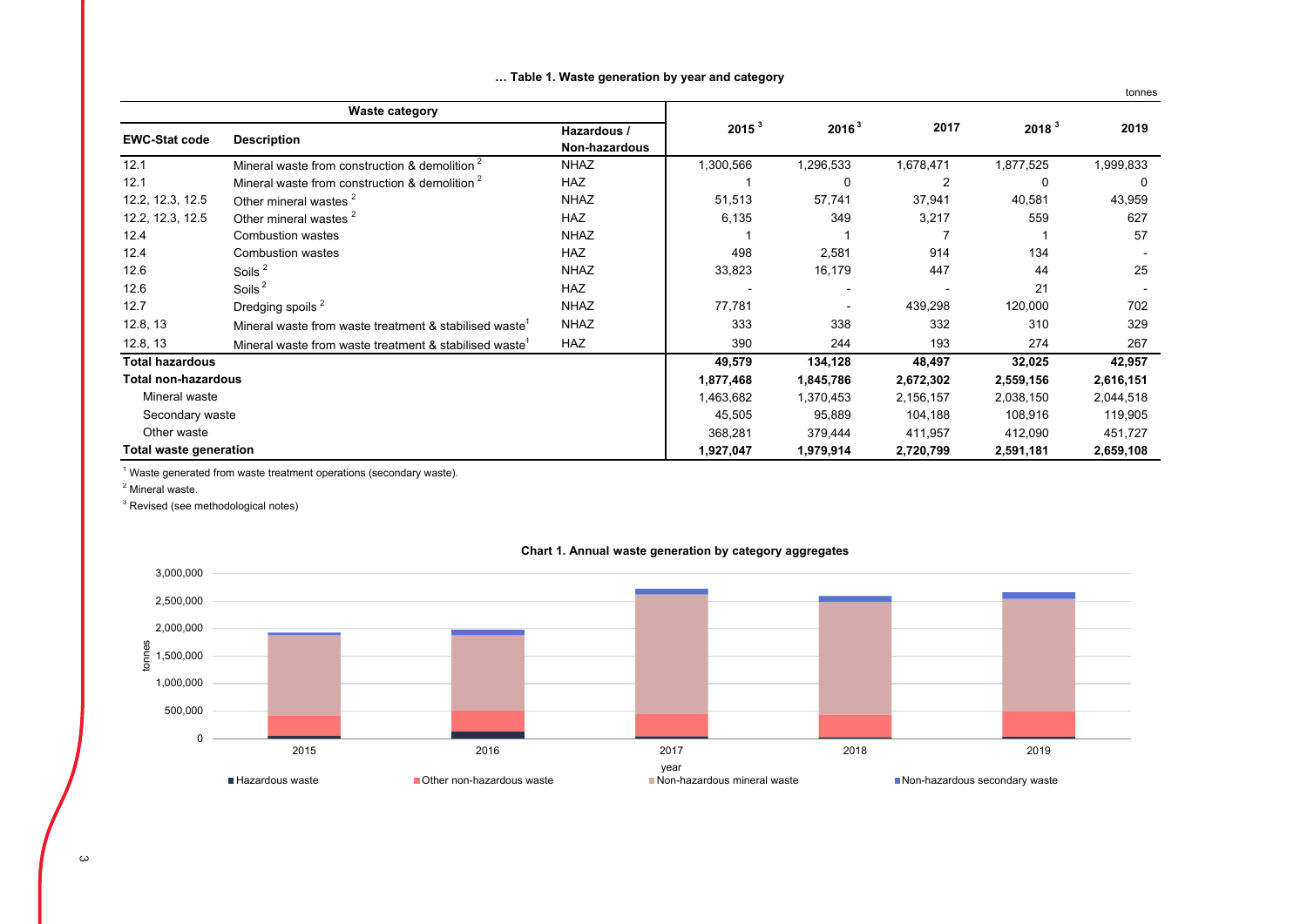|                                   |                              |                          |                          |                          |                          | tonnes    |
|-----------------------------------|------------------------------|--------------------------|--------------------------|--------------------------|--------------------------|-----------|
| <b>Waste treatment operation</b>  | <b>Location of treatment</b> | 2015                     | 2016                     | 2017                     | 2018                     | 2019      |
|                                   | Malta                        | 335,791                  | 264,206                  | 290,521                  | 297,523                  | 314,714   |
| Disposal - Landfill               | Other countries              | 397                      | 220                      | 14,749                   | 11,771                   | 49,111    |
|                                   | Malta                        | 5,684                    | 5,451                    | 5,322                    | 4,960                    | 5,128     |
| <b>Disposal - Incineration</b>    | Other countries              | 519                      | 90                       | 1,488                    | 1,058                    | 1,992     |
|                                   | Malta                        | 111,560                  | 16,000                   | 425,000                  | 120,000                  |           |
| Disposal - Other <sup>1</sup>     | Other countries              | $\overline{\phantom{a}}$ | 59                       | $\overline{\phantom{a}}$ | $\overline{\phantom{a}}$ |           |
| <b>Recovery - Energy recovery</b> | Malta                        |                          |                          |                          |                          |           |
|                                   | Other countries              | 1,098                    | 973                      | 746                      | 161                      |           |
|                                   | Malta                        | 304,773                  | 198,291                  | 317,682                  | 395,626                  | 1,392,111 |
| <b>Recovery - Recycling</b>       | Other countries              | 76,825                   | 175,887                  | 102,757                  | 108,876                  | 86,946    |
|                                   | Malta                        | 942,279                  | 889,488                  | 1,292,429                | 1,407,245                | 1,201,469 |
| <b>Recovery - Backfilling</b>     | Other countries              | $\overline{\phantom{a}}$ | $\overline{\phantom{a}}$ | $\overline{\phantom{a}}$ | $\overline{\phantom{a}}$ |           |
| Total waste treatment             |                              | 1,778,927                | 1,550,666                | 2,450,694                | 2,347,220                | 3,051,471 |

**Table 2. Waste treatment by year, type of operation and location**

 $1$  In Malta this waste treatment comprises disposal of inert mineral waste and dredging spoils at sea.

4

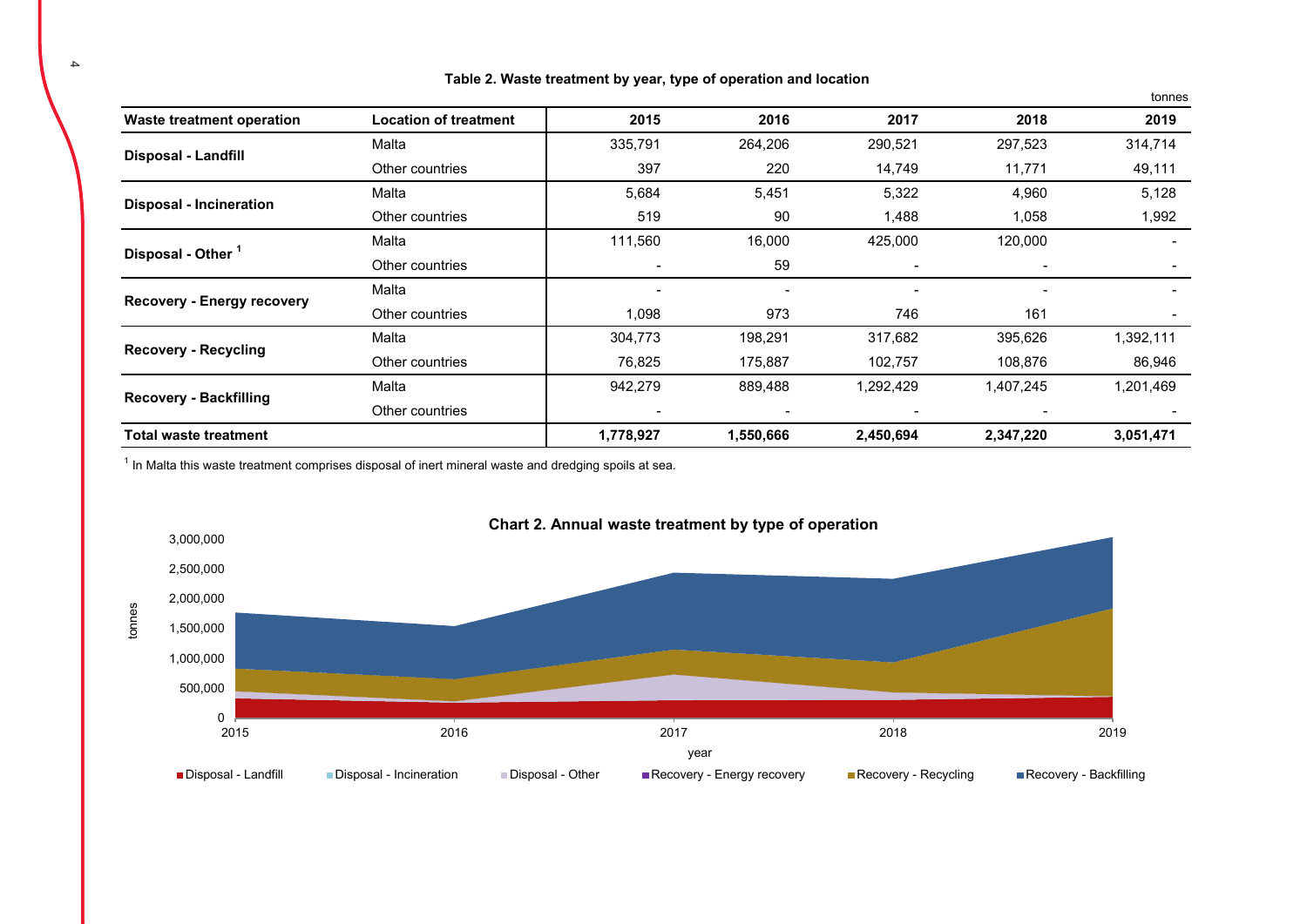|  |  |  |  |  |  |  |  |  |  |  |  |  | Table 3. Waste input by year, facility and waste category |  |
|--|--|--|--|--|--|--|--|--|--|--|--|--|-----------------------------------------------------------|--|
|--|--|--|--|--|--|--|--|--|--|--|--|--|-----------------------------------------------------------|--|

|                                  |                                                                      |                                     |        |                          |                |                | tonnes |
|----------------------------------|----------------------------------------------------------------------|-------------------------------------|--------|--------------------------|----------------|----------------|--------|
|                                  | <b>Waste category</b>                                                |                                     |        |                          |                |                |        |
| <b>EWC-Stat code Description</b> |                                                                      | Hazardous /<br><b>Non-hazardous</b> | 2015   | 2016                     | 2017           | 2018           | 2019   |
|                                  | Tal-Kus (Gozo) waste transfer station <sup>1</sup>                   |                                     |        |                          |                |                |        |
| 6.3                              | Metallic wastes, mixed                                               | <b>NHAZ</b>                         |        | 6                        | 1              | 0              | 7      |
| 7.1                              | Glass wastes                                                         | <b>NHAZ</b>                         |        | 621                      | 883            | 949            | 1,061  |
| 7.2                              | Paper and cardboard wastes                                           | <b>NHAZ</b>                         |        | 254                      | 785            | 243            | 162    |
| 7.3                              | <b>Rubber wastes</b>                                                 | <b>NHAZ</b>                         |        | 101                      | 115            | 118            | 128    |
| 7.4                              | <b>Plastic wastes</b>                                                | <b>NHAZ</b>                         |        | 6                        | 4              | 24             | 92     |
| 7.5                              | Wood wastes                                                          | <b>NHAZ</b>                         |        | 182                      | 308            | 259            | 374    |
| 7.6                              | <b>Textile wastes</b>                                                | <b>NHAZ</b>                         |        |                          |                | 1              |        |
|                                  | 8 (excl. 8.1, 8.41) Discarded equipment                              | HAZ                                 |        | 0                        | $\overline{2}$ |                |        |
| 9.1                              | Animal and mixed food waste                                          | <b>NHAZ</b>                         |        | 365                      | 1,449          | 1,549          | 1,858  |
| 9.2                              | Vegetal wastes                                                       | <b>NHAZ</b>                         |        | 299                      | 579            | 600            | 639    |
| 10.1                             | Household and similar wastes                                         | <b>NHAZ</b>                         |        | 10,353                   | 10,621         | 11,186         | 11,043 |
| 10.2                             | Mixed and undifferentiated materials NHAZ                            |                                     |        | 1,246                    | 1,932          | 2,098          | 2,245  |
| 11                               | Common sludges                                                       | <b>NHAZ</b>                         |        | 184                      |                |                |        |
| <b>Total</b>                     |                                                                      |                                     |        | 13,619                   | 16,679         | 17,025         | 17,609 |
|                                  | Malta North Mechanical Biological Treatment (MBT) plant <sup>2</sup> |                                     |        |                          |                |                |        |
| 6.1                              | Metallic wastes, ferrous                                             | <b>NHAZ</b>                         |        |                          | 449            |                |        |
| 6.2                              | Metallic wastes, non-ferrous                                         | <b>NHAZ</b>                         |        |                          | 6              |                |        |
| 6.3                              | Metallic wastes, mixed                                               | <b>NHAZ</b>                         |        |                          | 84             | 170            | 137    |
| 7.1                              | Glass wastes                                                         | <b>NHAZ</b>                         |        |                          | 2,033          |                | 35     |
| 7.2                              | Paper and cardboard wastes                                           | <b>NHAZ</b>                         |        | 1                        | 1,434          | 1,739          | 2,144  |
| 7.4                              | <b>Plastic wastes</b>                                                | <b>NHAZ</b>                         |        |                          | 442            | 487            | 379    |
| 7.5                              | Wood wastes                                                          | <b>NHAZ</b>                         |        | 1,084                    | 1,395          |                |        |
| 9.1                              | Animal and mixed food waste                                          | <b>NHAZ</b>                         |        | $\overline{\phantom{a}}$ | 344            |                | 3,204  |
| 9.2                              | Vegetal wastes                                                       | <b>NHAZ</b>                         |        | 17                       | 3              |                |        |
| 9.3                              | Animal faeces, urine and manure                                      | <b>NHAZ</b>                         | ÷,     | 6,523                    | 4,922          | 6,233          | 6,113  |
| 10.1                             | Household and similar wastes                                         | <b>NHAZ</b>                         | 196    | 48,719                   | 51,843         | 60,189         | 38,328 |
| 10.2                             | Mixed and undifferentiated materials NHAZ                            |                                     | ٠      | 144                      | 12,603         | 21,422         | 28,548 |
| 10.3                             | Sorting residues <sup>3</sup>                                        | <b>NHAZ</b>                         |        |                          | 69             |                |        |
| 11                               | Common sludges                                                       | <b>NHAZ</b>                         |        | 465                      |                |                |        |
| Total                            |                                                                      |                                     | 196    | 56,952                   | 75,628         | 90,240         | 78,888 |
|                                  |                                                                      |                                     |        |                          |                |                |        |
|                                  | Sant' Antnin Waste Treatment Plant (SAWTP) <sup>4</sup>              |                                     |        |                          |                |                |        |
| 6.1                              | Metallic wastes, ferrous                                             | <b>NHAZ</b>                         |        | 168                      |                | 27             |        |
| 6.2                              | Metallic wastes, non-ferrous                                         | <b>NHAZ</b>                         |        | 12                       | 2              | 1              |        |
| 6.3                              | Metallic wastes, mixed                                               | <b>NHAZ</b>                         | 503    | 240                      | 103            | 62             | 68     |
| 7.1                              | Glass wastes                                                         | <b>NHAZ</b>                         | 2,441  | 2,185                    | 4,038          | 6,751          | 8,421  |
| 7.2                              | Paper and cardboard wastes                                           | <b>NHAZ</b>                         | 2,362  | 2,137                    | 817            | 217            | 261    |
| 7.4                              | <b>Plastic wastes</b>                                                | <b>NHAZ</b>                         | 788    | 793                      | 342            | 185            | 352    |
|                                  | 8 (excl. 8.1, 8.41) Discarded equipment                              | <b>NHAZ</b>                         |        | $\overline{7}$           | $\overline{7}$ | $\overline{a}$ |        |
| 9.1                              | Animal and mixed food waste                                          | <b>NHAZ</b>                         | 734    | 2,184                    | 2,701          | 7,460          | 24,085 |
| 9.2                              | Vegetal wastes                                                       | <b>NHAZ</b>                         |        | 347                      | 54             | 57             | 9      |
| 10.1                             | Household and similar wastes                                         | <b>NHAZ</b>                         | 40,701 | 46,745                   | 49,540         | 48,630         | 28,806 |
| 10.2                             | Mixed and undifferentiated materials NHAZ                            |                                     | 12,638 | 16,070                   | 6,361          | 335            | 1,924  |
| 10.3                             | Sorting residues <sup>3</sup>                                        | <b>NHAZ</b>                         |        | $\overline{2}$           |                |                |        |
| <b>Total</b>                     |                                                                      |                                     | 60,166 | 70,890                   | 63,965         | 63,725         | 63,928 |

<sup>1</sup> Tal-Kus waste transfer station started operations in March 2016.<br><sup>2</sup> Malta North MBT plant started operations in December 2015.<br><sup>3</sup> Waste generated from waste treatment operations (secondary waste).<br><sup>4</sup> In May 2017 the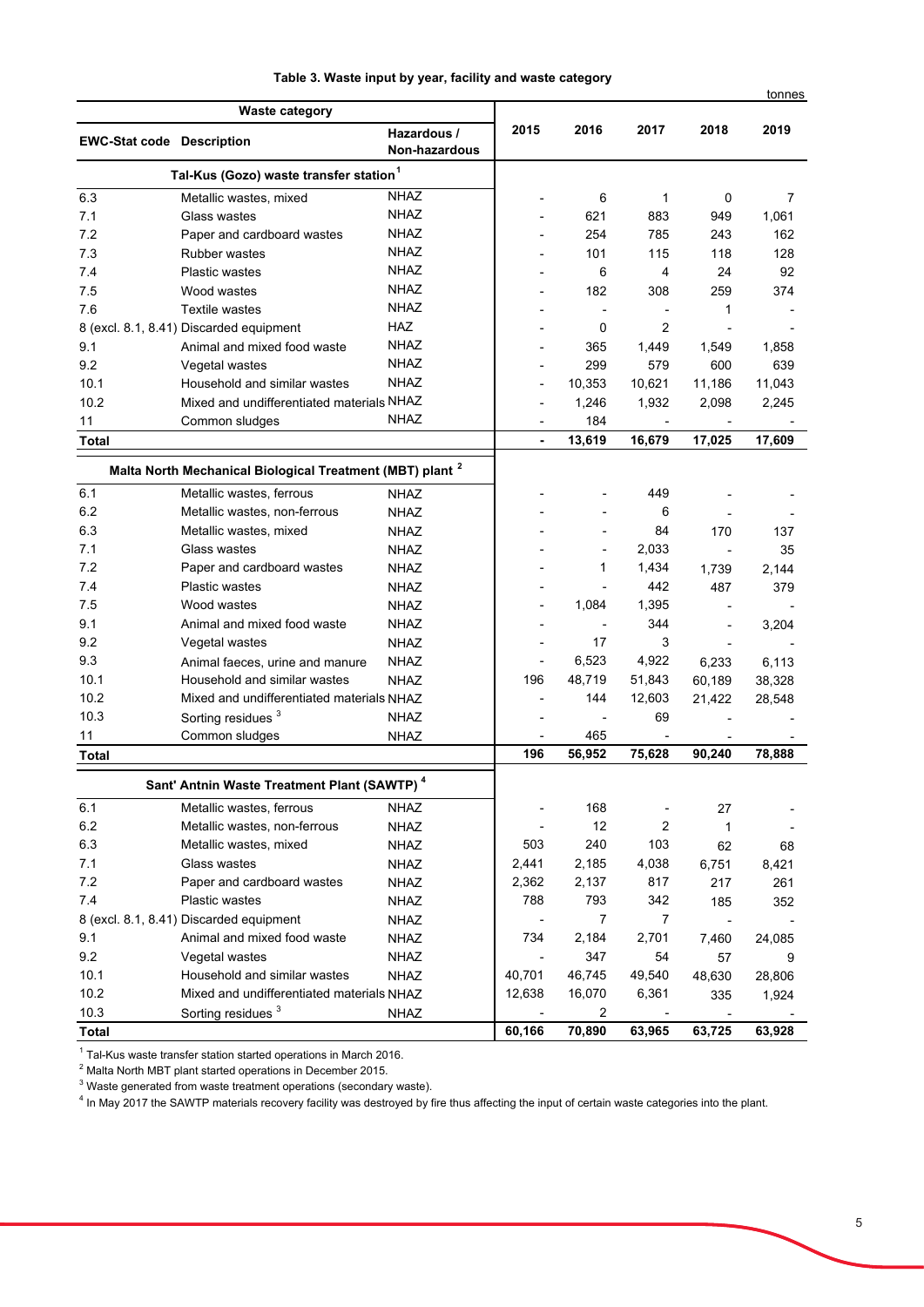|  | Table 4. Għallis landfill - waste landfilled by year and category |
|--|-------------------------------------------------------------------|
|--|-------------------------------------------------------------------|

|                      | <b>Waste category</b>                                   | 2015 <sup>1</sup> | 2016    | 2017    | 2018    | 2019    |
|----------------------|---------------------------------------------------------|-------------------|---------|---------|---------|---------|
| <b>EWC-Stat code</b> | <b>Description</b>                                      |                   |         |         |         |         |
| 1.2                  | Acid, alkaline or saline wastes                         |                   | 14      | 33      | 3       |         |
| 1.4, 2, 3.1          | <b>Chemical wastes</b>                                  | 621               | 579     | 486     | 465     | 626     |
| 3.3                  | Sludges & liquid wastes from waste treatment 1          | 2,798             | 7,118   | 9,516   | 9,931   | 11,402  |
| 6.2                  | Metallic wastes, non-ferrous                            |                   | 5       | 15      | 1       |         |
| 6.3                  | Metallic wastes, mixed                                  |                   |         |         | 0       |         |
| 7.1                  | Glass wastes                                            | 37                | 29      | 70      | 248     | 287     |
| 7.2                  | Paper and cardboard wastes                              | 35                | 32      | 11      | 1       | 1       |
| 7.4                  | Plastic wastes                                          | 22                | 39      | 139     | 107     | 80      |
| 7.5                  | Wood wastes                                             | 73,294            | 8,829   | 6,199   | 9,388   | 9,740   |
| 7.6                  | <b>Textile wastes</b>                                   | 18                | 316     | 150     | 32      | 9       |
| 8 (excl. 8.1, 8.41)  | Discarded equipment                                     |                   | 45      | 87      | 134     | 198     |
| 9.1                  | Animal and mixed food waste                             | 0                 |         | 67      | 109     | 115     |
| 9.2                  | Vegetal wastes                                          | 6,834             | 4,166   | 3,698   | 4,345   | 6,333   |
| 9.3                  | Animal faeces, urine and manure                         | 1,540             | 2,439   | 3,225   | 3,735   | 4,494   |
| 10.1                 | Household and similar wastes                            | 177,821           | 128,343 | 142,978 | 138,884 | 168,922 |
| 10.2                 | Mixed and undifferentiated materials                    | 390               | 185     | 543     | 217     | 148     |
| 10.3                 | Sorting residues <sup>2</sup>                           | 39.544            | 73.450  | 85.774  | 98,674  | 77,410  |
| 11                   | Common sludges                                          | 32,271            | 38,020  | 36,609  | 30,493  | 33,800  |
| 12.1                 | Mineral waste from construction & demolition 3          | 171               | 260     | 152     | 123     | 9       |
| 12.2, 12.3, 12.5     | Other mineral wastes <sup>3</sup>                       | 41                |         |         | 280     | 91      |
| 12.6                 | Soils <sup>3</sup>                                      |                   |         | 438     | 44      | 19      |
| 12.7                 | Dredging spoils 3                                       | 21                |         |         |         | 702     |
| 12.8, 13             | Mineral waste from waste treatment & stabilised waste 1 | 333               | 338     | 332     | 310     | 329     |
| <b>Total</b>         |                                                         | 335,791           | 264.206 | 290.521 | 297,523 | 314,714 |

 $1$  The amount landfilled in 2015 includes wood waste that was generated from 2010 to 2014 that was held in storage at the landfill.

 $2$  Waste generated from waste treatment operations (secondary waste).

<sup>3</sup> Mineral waste.

Note: All waste input into Għallis landfill is non-hazardous.

## **Table 5. Marsa thermal treatment facility - waste incinerated by year and category**

|                            |                                      |                              |                |       |       |          | tonnes |
|----------------------------|--------------------------------------|------------------------------|----------------|-------|-------|----------|--------|
|                            | <b>Waste category</b>                |                              |                |       |       |          |        |
| <b>EWC-Stat code</b>       | <b>Description</b>                   | Hazardous /<br>Non-hazardous | 2015           | 2016  | 2017  | 2018     | 2019   |
| 1.1                        | Spent solvents                       | <b>HAZ</b>                   | $\mathbf{0}$   |       |       | 2        |        |
| 1.3                        | Used oils                            | <b>HAZ</b>                   | 3              | 2     |       |          | 14.26  |
| 1.4, 2, 3.1                | <b>Chemical wastes</b>               | <b>NHAZ</b>                  | 53             | 44    | 47    | 50       | 44     |
| 1.4, 2, 3.1                | <b>Chemical wastes</b>               | <b>HAZ</b>                   | 92             | 73    | 62    | 67       | 41     |
| 5                          | Health care and biological wastes    | <b>HAZ</b>                   | 363            | 402   | 417   | 448      | 457    |
| 7.2                        | Paper and cardboard wastes           | <b>NHAZ</b>                  | 7              |       | 3     |          | 4      |
| 9.1                        | Animal and mixed food waste          | <b>NHAZ</b>                  | 5,166          | 4,928 | 4,793 | 4,385    | 4,545  |
| 9.2                        | Vegetal wastes                       | <b>NHAZ</b>                  |                |       |       | 0        |        |
| 10.2                       | Mixed and undifferentiated materials | <b>NHAZ</b>                  |                | 2     |       | $\Omega$ | 19     |
| 10.2                       | Mixed and undifferentiated materials | <b>HAZ</b>                   | $\overline{2}$ |       |       |          | 2      |
| 10.3                       | Sorting residues <sup>1</sup>        | <b>NHAZ</b>                  |                |       |       |          |        |
| <b>Total hazardous</b>     |                                      |                              | 459            | 477   | 478   | 524      | 514    |
| <b>Total non-hazardous</b> |                                      |                              | 5,225          | 4,974 | 4,844 | 4,435    | 4,614  |
| Total                      |                                      |                              | 5,684          | 5,451 | 5,322 | 4,960    | 5,128  |

 $1$  Waste generated from waste treatment operations (secondary waste).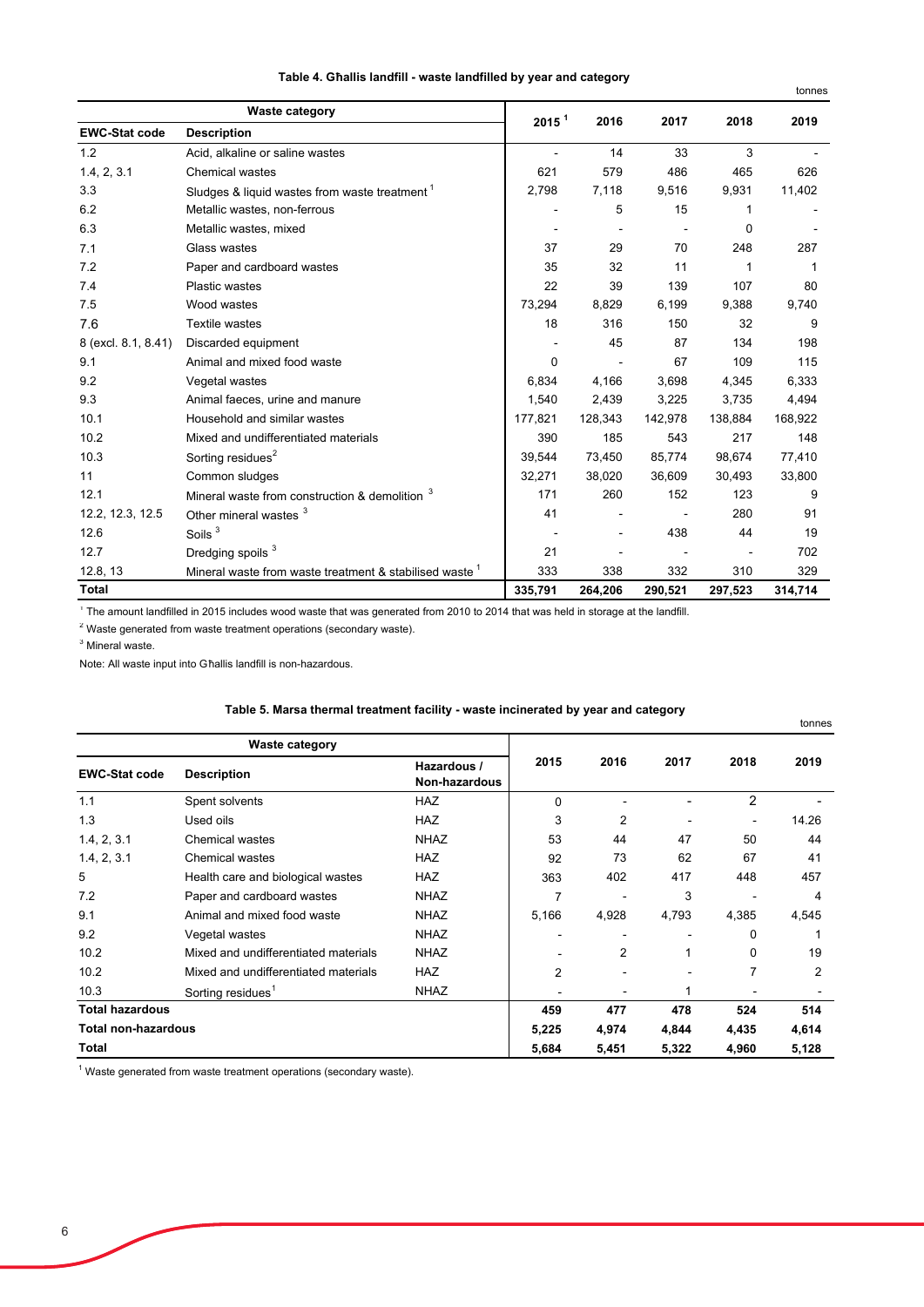| Table 6. Inert mineral waste treatment in Malta by year, category and treatment operation |  |  |  |  |
|-------------------------------------------------------------------------------------------|--|--|--|--|
|-------------------------------------------------------------------------------------------|--|--|--|--|

tonnes

|                      | <b>Waste category</b>                          | Waste treatment         |                   |                   |                   |                   | 2019      |
|----------------------|------------------------------------------------|-------------------------|-------------------|-------------------|-------------------|-------------------|-----------|
| <b>EWC-Stat code</b> | <b>Description</b>                             | operation               | 2015 <sup>3</sup> | 2016 <sup>3</sup> | 2017 <sup>3</sup> | 2018 <sup>3</sup> |           |
| 12.1                 | Mineral waste from construction and demolition | Backfilling in quarries | 890,853           | 831.747           | 1,254,495         | 1.366.953         | 1,157,618 |
| 12.1                 | Mineral waste from construction and demolition | Recycling               | 304,773           | 198,291           | 314,224           | 392,847           | 1,389,237 |
| 12.2, 12.3, 12.5     | Other mineral wastes <sup>1</sup>              | Backfilling in quarries | 51,426            | 57,741            | 37,934            | 40,292            | 43,851    |
| 12.6                 | Soils $2$                                      | Disposal at sea         | 33,800            | 16,000            |                   |                   |           |
| 12.7                 | Dredging spoils                                | Disposal at sea         | 77.760            | $\blacksquare$    | 425.000           | 120.000           |           |
| <b>Total</b>         |                                                |                         | 1,358,612         | 1,103,778         | 2,031,653         | 1,920,092         | 2,590,706 |

 $1$  Estimated value for backfilling of mineral waste generated by softstone quarrying.

 $^{\rm 2}$  This category refers to inert mineral waste from excavation.

<sup>3</sup> Revised (see methodological notes)

Note: All waste categories included in this table are non-hazardous.



## **Chart 3. Annual inert mineral waste treatment in Malta by treatment operation**

 $\overline{\phantom{0}}$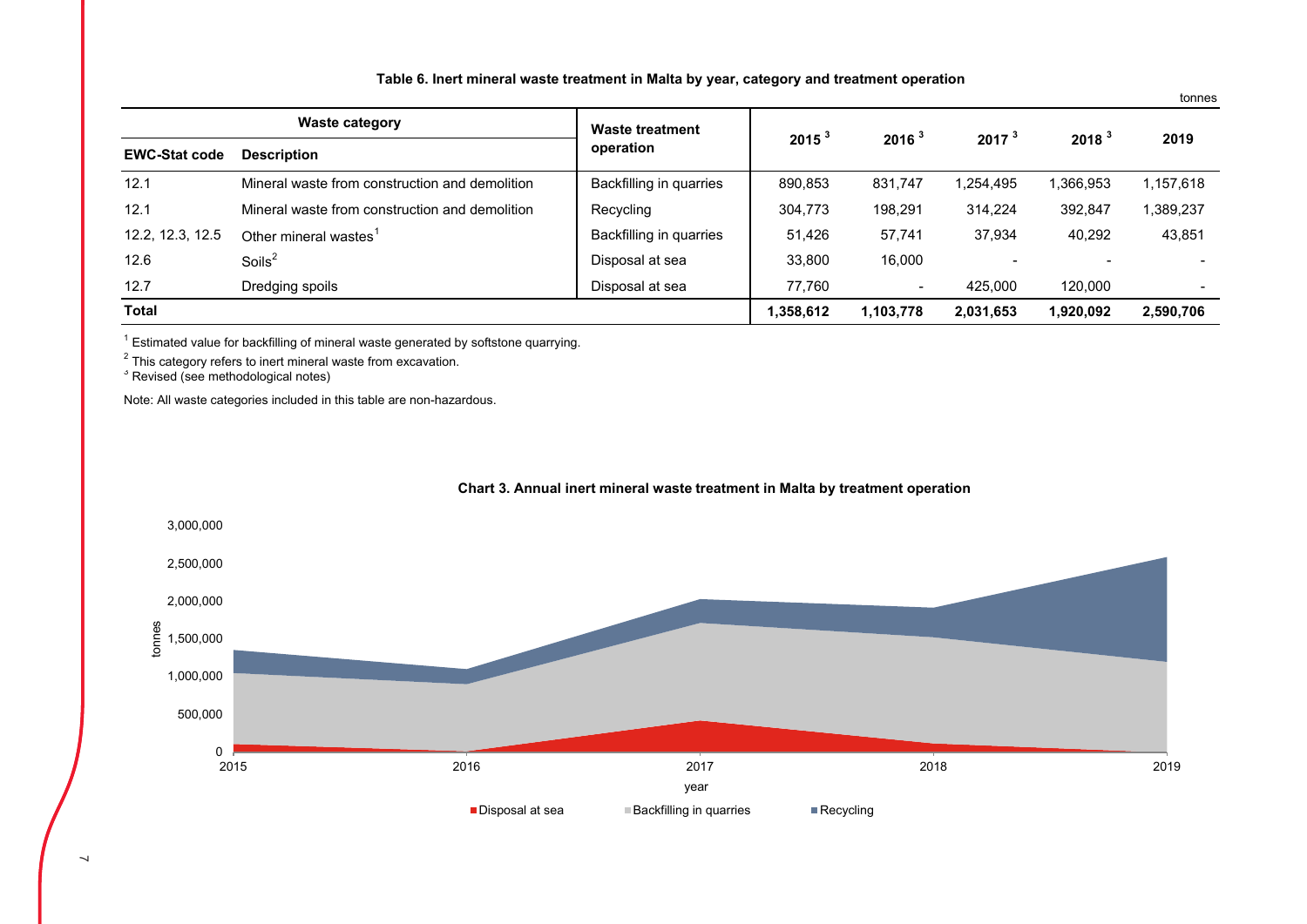| Table 7. Separate collection of waste fractions by year, type of collection and material |  |
|------------------------------------------------------------------------------------------|--|
|------------------------------------------------------------------------------------------|--|

tonnes

|                                                   |                              |        |        |        |        | ພາກບວ      |
|---------------------------------------------------|------------------------------|--------|--------|--------|--------|------------|
| <b>Material</b>                                   | Hazardous /<br>Non-hazardous | 2015   | 2016   | 2017   | 2018   | 2019       |
| <b>Bring-in sites</b>                             |                              |        |        |        |        |            |
| Paper and cardboard                               | <b>NHAZ</b>                  | 781    | 646    | 630    | 685    | 828        |
| Plastic                                           | <b>NHAZ</b>                  | 507    | 484    | 449    | 456    | 411        |
| Cans                                              | <b>NHAZ</b>                  | 153    | 169    | 137    | 148    | 124        |
| Glass                                             | <b>NHAZ</b>                  | 1,211  | 1,893  | 2,126  | 2,369  | 2,377      |
| Mixed paper, plastic, cans, glass                 | <b>NHAZ</b>                  |        | 293    | 509    | 559    | 353        |
| <b>Total</b>                                      |                              | 2,652  | 3,486  | 3,852  | 4,218  | 4,093      |
| <b>Civic amenity sites</b>                        |                              |        |        |        |        |            |
| <b>Tyres</b>                                      | <b>NHAZ</b>                  | 141    | 147    | 128    | 137    | 215        |
| Mixed construction and demolition wastes          | <b>NHAZ</b>                  | 10,255 | 11,438 | 8,966  | 10,670 | 11,172     |
| Paper and cardboard                               | <b>NHAZ</b>                  | 996    | 889    | 802    | 947    | 1,075      |
| Glass                                             | <b>NHAZ</b>                  | 116    | 161    | 163    | 162    | 237        |
| Wood                                              | <b>NHAZ</b>                  | 5,420  | 5,648  | 5,157  | 6,096  | 6,224      |
| <b>Plastics</b>                                   | <b>NHAZ</b>                  | 256    | 179    | 144    | 184    | 206        |
| Metals                                            | <b>NHAZ</b>                  | 1,112  | 1,309  | 955    | 1,067  | 1,149      |
| Biodegradable waste                               | <b>NHAZ</b>                  | 1,214  | 1,518  | 1,361  | 1,449  | 1,733      |
| <b>Bulky waste</b>                                | <b>NHAZ</b>                  | 6,618  | 6,677  | 6,274  | 8,116  | 9,790      |
| Organic waste                                     | <b>NHAZ</b>                  |        |        | 20     | 16     | 20         |
| Compost <sup>1</sup>                              | <b>NHAZ</b>                  |        |        | 18     |        |            |
| Engine, gear and lubricating oils                 | <b>HAZ</b>                   | 79     | 49     | 80     | 55     | 74         |
| Waste containing asbestos                         | <b>HAZ</b>                   | 118    | 136    | 73     | 87     | 99         |
| Wastes from human or animal healthcare            | <b>HAZ</b>                   | 5      | 8      | 8      | 15     | 18         |
| Waste electrical and electronic equipment         | <b>HAZ</b>                   | 1,176  | 1.748  | 1,579  | 1,309  | 2,744      |
| Paints, inks, adhesives and resins                | <b>HAZ</b>                   | 39     | 28     | 77     | 54     | 69         |
| Printing toners and cartridges                    | HAZ                          |        |        | 3      | 11     | 1          |
| Batteries and accumulators                        | <b>HAZ</b>                   | 45     | 80     | 28     | 15     | 34         |
| Total                                             |                              | 27,588 | 30,014 | 25,834 | 30,392 | 34,862     |
| Door-to-door collection from households           |                              |        |        |        |        |            |
| Paper, plastic, metals (grey/green bag) and glass | <b>NHAZ</b>                  | 14,926 | 17,113 | 20,735 | 24,887 | 33,918     |
| Organic waste                                     | <b>NHAZ</b>                  | 179    | 2,162  | 3,054  | 7,381  | 27,356 $2$ |

<sup>1</sup> Compost produced from green waste that was collected from the Ta' Qali Civic Amenity Site.

 $2$  First full calendar year during which nationwide organic waste collection took place.



## **Chart 4. Annual separate collection of waste fractions by type of collection**

Bring-in sites  $\Box$  Civic amenity sites  $\Box$  Grey/green bag and glass  $\Box$  Organic waste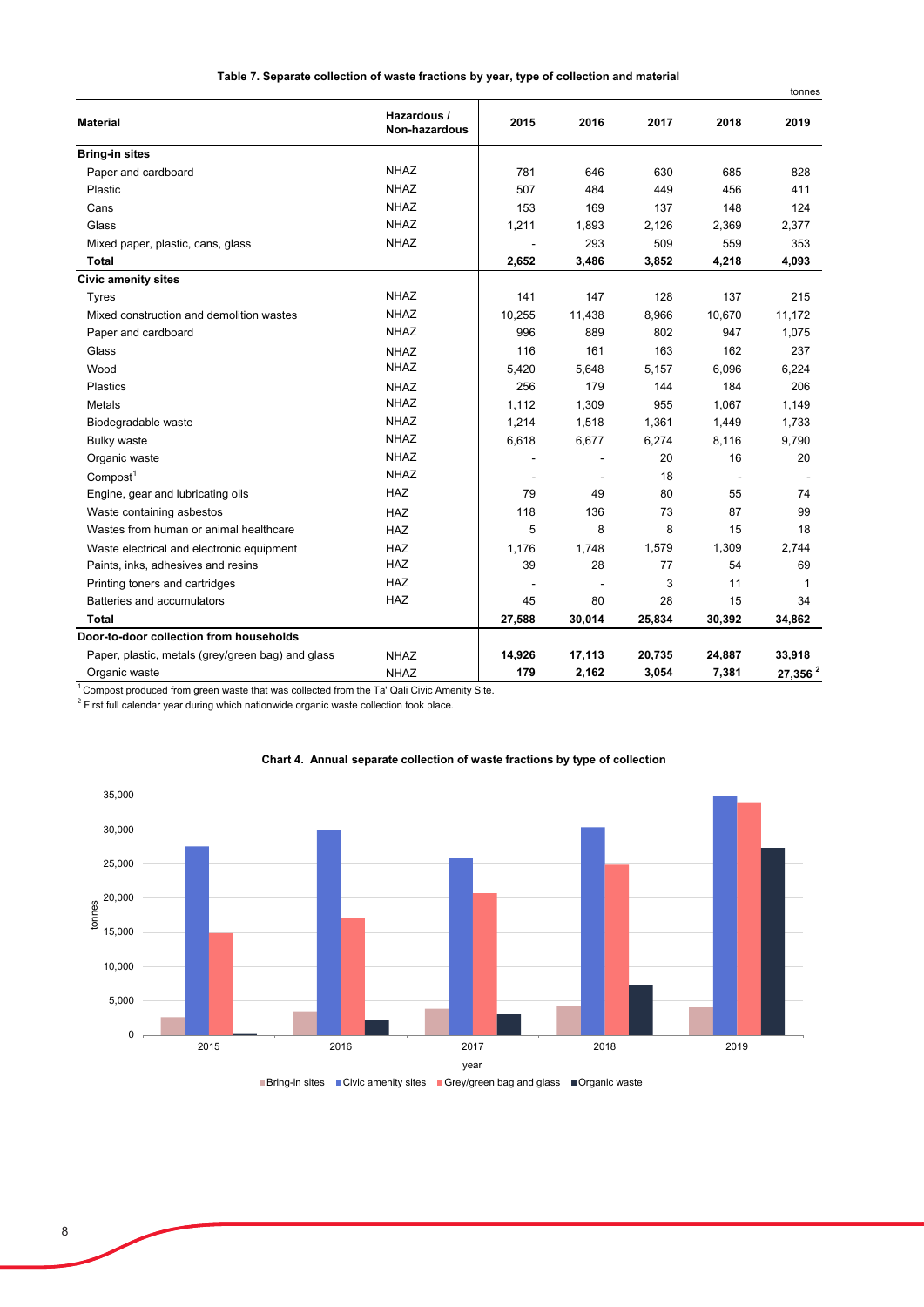#### **Methodological Notes**

- 1. Data which is presented in this News Release has been sourced from the administrative records of the Environment and Resources Authority (ERA), Transport Malta and WasteServ Malta Ltd.
- 2. This news release presents a revised approach to waste treatment data. The layout of table 2 has been revised to comprise a breakdown of waste that was treated in Malta and waste that was sent for treatment in other countries into six waste treatment categories. Waste treatment that is held in temporary storage is not included in this table. Table 3 presents data for the waste input into WasteServ's major pre-treatment facilities (Tal-Kus (Gozo) waste transfer station, Malta North mechanical-biological treatment plant and the Sant' Antnin waste treatment plant) whilst Tables 4 and 5 present data for waste that has undergone final treatment in WasteServ's facilities (Ghallis landfill and the Marsa Thermal Treatment Facility).
- 3. In tables 1 and 6 revisions for 2015, 2016 and 2017 data have occurred because of a review of construction, demolition and excavation waste data which the NSO undertook together with the ERA. Revisions in 2018 data resulted from updates to provisional data from data providers. In this release, 2019 data should be considered as provisional.
- 4. Waste items in Tables 1 and 3 to 6, are classified according to the Statistical European Waste Classification (EWC-Stat. Version 4): https://metadata.nso.gov.mt/classifications/European%20Waste%20Catalogue.pdf This classification has been published in the Waste Statistics Regulation 2150/2002 (WStatR) and is a substance-oriented nomenclature used to report waste generation and treatment data to Eurostat. Countries such as Malta, that collect data according to the European Waste Catalogue, can convert the data into EWC-Stat waste categories by means of the table of equivalence which is published in Annex 3 of the WStatR.
- 5. Waste generation figures shown in Table 1 are derived from records kept by the relevant entity about the waste inputs into waste management facilities. In this process, double counting for inter-facility transfers is eliminated, except for waste that is generated as a result of waste treatment processes (secondary waste).
- 6. In Table 2, data is classified according to the waste treatment categories that are set for the reporting of WStatR data to Eurostat.
- 7. The discrepancies in the published data and the data that are available on the Eurostat website occur since data for all waste categories reported in this news release are in wet weight. For Eurostat reporting, sludges and dredging spoils are reported in dry weight. Differences may also result due to updates in the source data.
- 8. Totals for waste generation (Table 1) and treatment (Table 2) are not equal due to the storage of waste at certain waste treatment facilities. Moreover, Table 1 includes the intentional double counting of secondary waste generation from waste treatment activities.
- 9. Tables 1 and 2 comprise data from all waste management facilities and waste brokers that are permitted by ERA to operate in this sector. Comprehensive lists of these entities can be found on the ERA website as follows: **Waste management facilities:** https://era.org.mt/topic/permitted-waste-management-facilities **Quarries permitted to accept inert waste:** https://era.org.mt/topic/permitted-quarries **Waste brokers:** https://era.org.mt/topic/list-of-authorised-waste-brokers
- 10. In Table 2, Recovery Recycling taking place in Malta mainly comprises inert mineral waste. From 2017 onward small amounts of other materials were also recycled in Malta.
- 11. Data in Table 6 includes figures for the mineral waste that is generated by softstone quarrying. These are estimated at 30 per cent of the total volume of quarried material.
- 12. Definitions:
	- **Inert mineral waste managed in quarry sites:** Waste which mainly consists of stones, concrete, bricks, tiles and ceramics from construction and demolition. It also includes clean geological material from excavation works.
	- **Dredging spoils:** Mineral waste that originates from port maintenance activities and is made up of sediments excavated from the seabed.
	- **Bring-in sites**: Collection depots for clean source-segregated recyclable materials. Four types of materials are collected: glass, metals, plastic and paper/cardboard.
	- **Civic amenity sites**: Collection depots for the separate disposal of household bulky waste and recyclables. Up to 2019, there were six sites operated by WasteServ Malta Ltd.
	- **Green/Grey bag collection from households:** Door-to-door collection of mixed paper, metals and plastics from households on pre-determined weekdays. As from 2014, door-to-door collection of glass is also taking place. Collected waste items are sorted by material type in waste treatment facilities.
	- **Organic waste collection**: Door-to-door collection of organic waste from households on pre-determined weekdays. This collection started as a pilot project covering a limited number of localities in 2015 and was extended nation-wide as from the 31<sup>st</sup> October 2018.